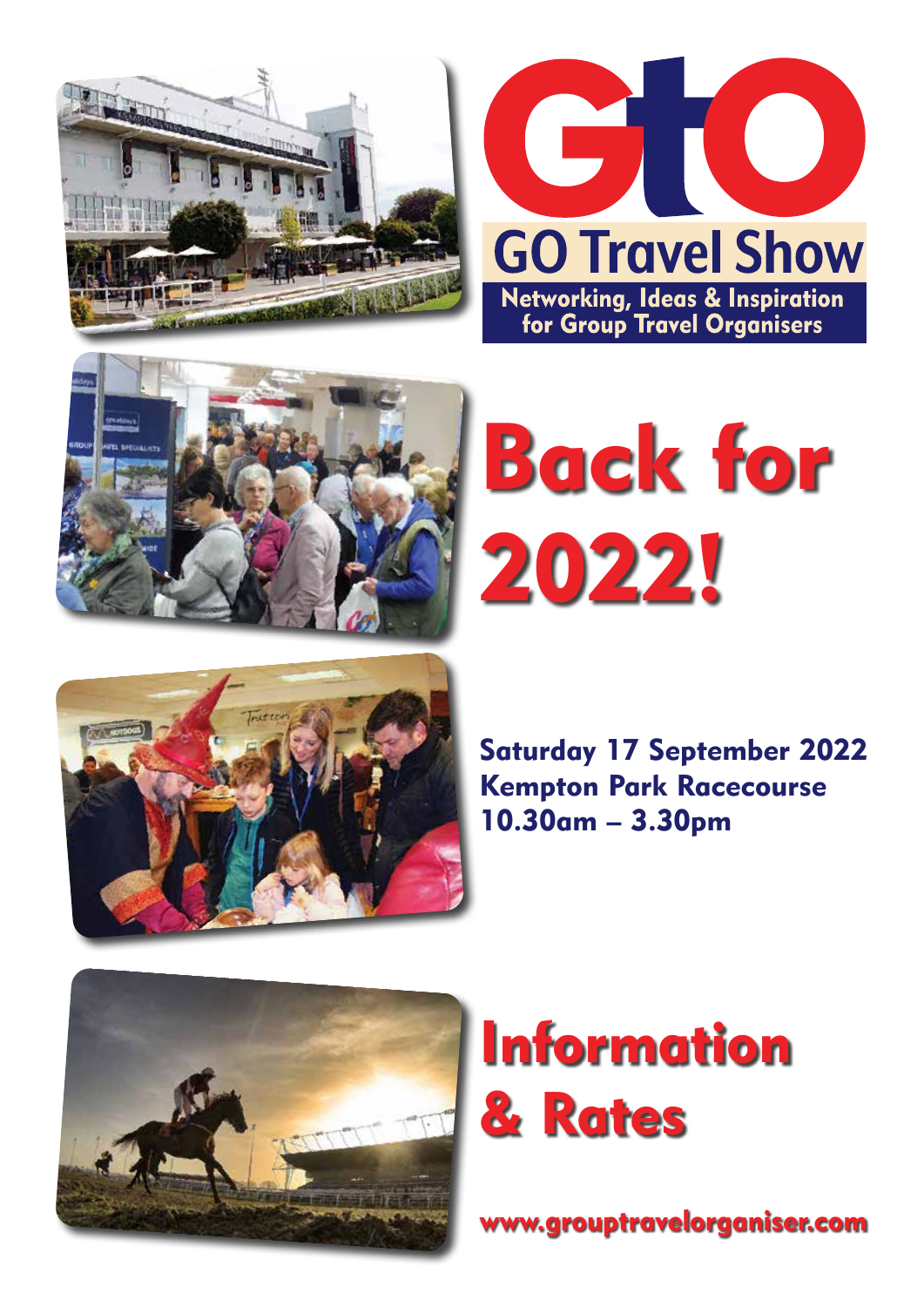# Networking Promoting Inspiring

The annual GO Travel Show is back for 2022, taking place on **Saturday 17th September**, building on the success of the show's triumphant return in 2021.

The GO Travel Show is THE place to do business for the whole range of organisations that do business with group organisers including visitor attractions, accommodation providers, UK and overseas destinations, tour operators, transport and travel service suppliers, ferry operators, cruise lines or ticketing and booking agents.

There is no better place to:

- NETWORK: meet face-to-face with group buyers with buying power
- PROMOTE: your attraction or service to show visitors and a wider audience through our web site and magazine
- **INSPIRE:** use 'on the spot' feedback from organisers to refine and develop your group products

# Returning to a Favourite Venue

The location is once again the historic racecourse at Kempton Park, known for hosting visitor-friendly shows that are just the ticket for GTOs.

The excellent exhibition facilities provide plenty of space for all kinds of displays and associated opportunities to engage visitors with products and services. The exhibition will be hosted in the main grandstand.

The GO Travel Show provides visitors with an exciting opportunity to learn more about a wide range of group destinations in the UK and overseas. Plus, of course, the chance to meet lots of specialist group travel suppliers.

The GO Travel Show has become known for exciting initiatives not seen at other travel exhibitions. In the past we have had a range of interesting talks, historic and humorous personalities mixing with the crowds, vintage vehicles, musical accompaniment, and West End stars!

So, take a look through what we have to offer your attraction or experience and contact us to discuss further.